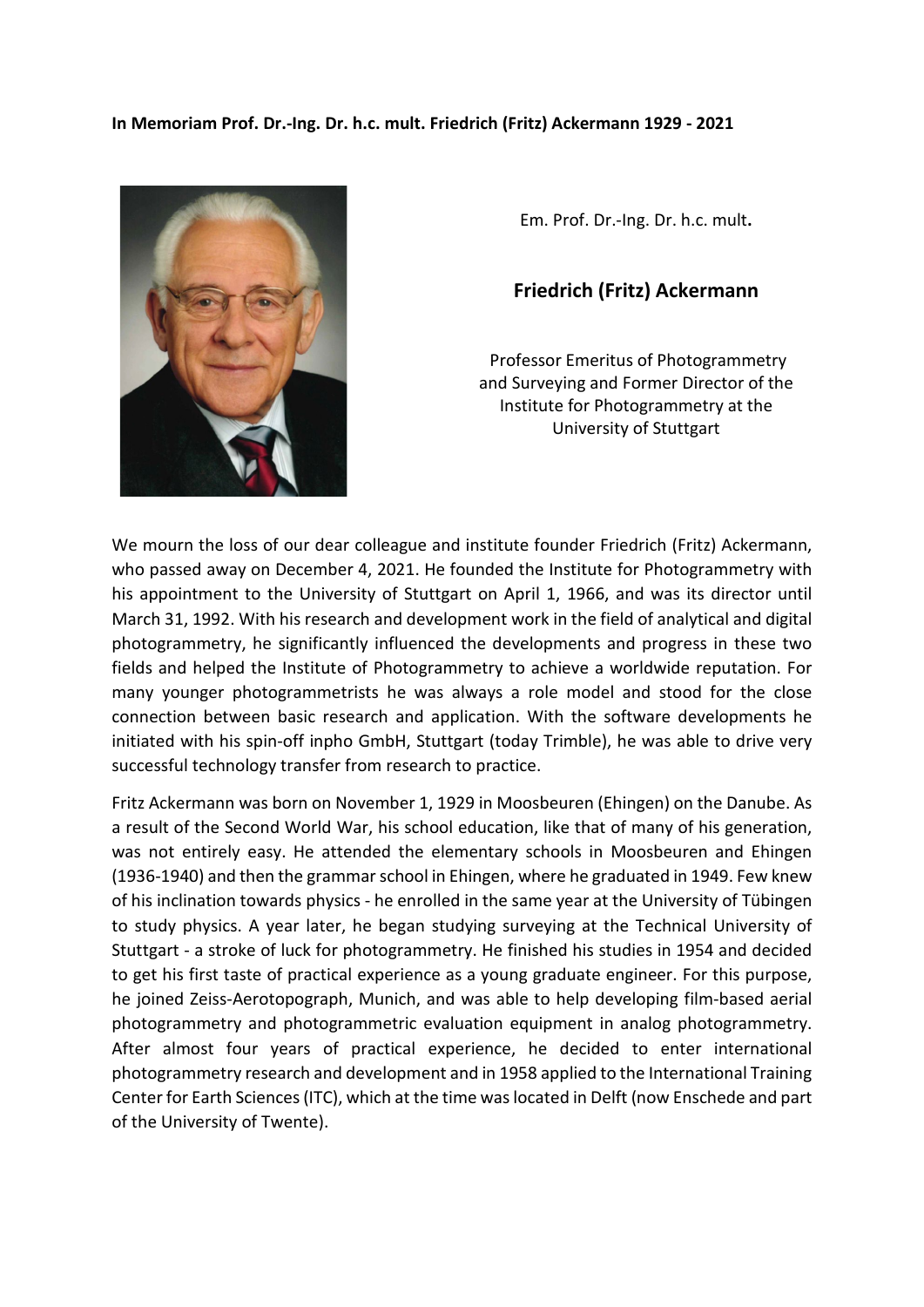Here he also completed a master's degree in photogrammetry and got to know other recognized companions of photogrammetric research such as H.G. Jerie and C.M.A. Van den Hout, who at this time had already entered the field of analytical photogrammetry. The analytical formulation of the bundle block adjustment had just been worked out by D.C. Brown and published by H.H. Schmid, who used it to perform the first world-wide photogrammetric triangulation for geometric determination of the Earth's figure at the National Oceanic and Aeronatics Administration (NOAA) Institute. The analytical block adjustment also fascinated the young researcher Fritz Ackermann, who was able to write a doctoral thesis at the ITC on "Error-Theoretical Investigations on the Accuracy of Photogrammetric Strip Triangulations" (DGK Series C, Issue No. 87) and defended it at the University of Stuttgart in 1964 - supervisor was Prof. E. Gotthardt. For this dissertation he was awarded the Otto-von-Gruber Award of the International Society for Photogrammetry (ISP). When Prof. E. Gotthardt was appointed to the Technical University of Munich in 1965, his professorship in Stuttgart was vacant and Fritz Ackermann was able to demand the foundation of a new Institute for Photogrammetry in his appointment negotiations - he took over its direction on April 1, 1966.

In research and development Fritz Ackermann has set standards worldwide. In analytical photogrammetry, the block adjustments according to the method of independent models (software PAT-M) and the ray bundle (software PAT-B) are associated with his name. It was he who published the method of image correlation by the method of least squares and transferred it into application (later software MATCH-T). In the late 1980s, he worked to integrate GPS into photogrammetry, thus introducing GPS-based aerotriangulation to measure directly projection centers by DGNSS - now a matter of course. With the advent of airborne laser profiling, high-accuracy laser profiles were successfully acquired and analyzed. In the early 1990s, he worked on digital aerotriangulation and transformed it into a fully automated workflow (software MATCH-AT). In total, 26 PhD students and 3 post-doctoral students were supervised by him, who went on to successful careers in administration, universities and colleges, and industry. No wonder that he was often called the "father of modern photogrammetry". In addition to research and development, technology transfer was always important to him: from 1973 to 1991, he organized the Photogrammetric Week symposia at the University of Stuttgart every two years, in cooperation with Carl Zeiss, Oberkochen.

With so many successes, honors were not lacking. In 1988, for example, the Helsinki University of Technology honored him with an honorary doctorate Dr. tek. h.c., and four years later the Vienna University of Technology awarded him the dignity of Dr. tech. E.h. The University of Wuhan awarded him an honorary professorship Prof. h.c. in 1989 - a distinction comparable to the honorary doctorates here. At the University of Hanover, he was awarded the Dr.-Ing. E.h. degree in 1995, and in 2009 he received the Dr.-Ing. E.h. award from the Moscow State University of Geodesy and Cartography (MIIGAiK). Furthermore, he was an honorary member not only of the German Society for Photogrammetry and Remote Sensing and the ISPRS, but also in the corresponding professional societies in the USA and Great Britain.